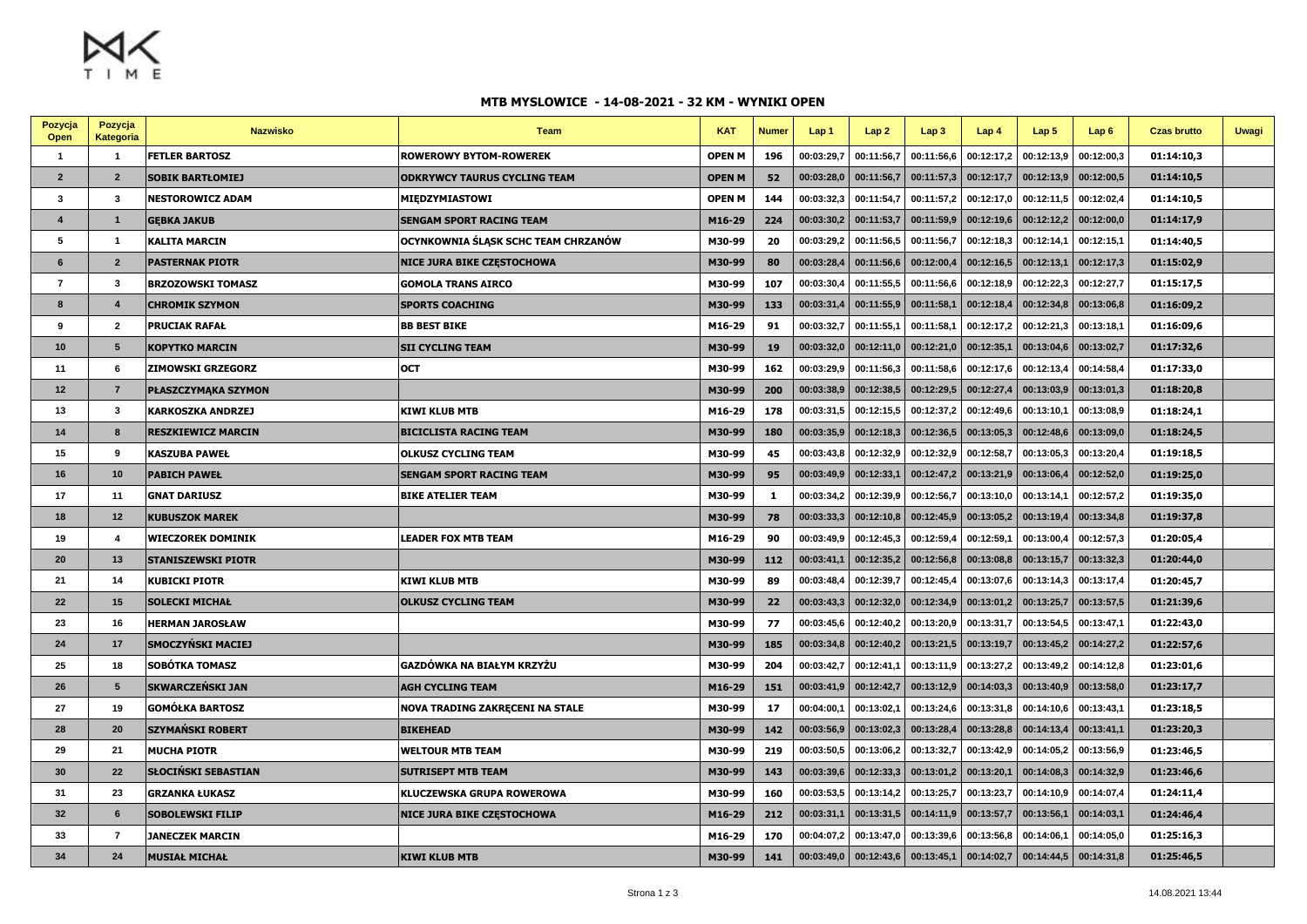$M_X$ 

## **MTB MYSLOWICE - 14-08-2021 - 32 KM - WYNIKI OPEN**

| Pozycja<br>Open | Pozycja<br>Kategoria | <b>Nazwisko</b>              | Team                       | <b>KAT</b>    | <b>Numer</b> | Lap 1      | Lap <sub>2</sub> | Lap3       | Lap4                    | Lap <sub>5</sub> | Lap6       | <b>Czas brutto</b> | <b>Uwagi</b> |
|-----------------|----------------------|------------------------------|----------------------------|---------------|--------------|------------|------------------|------------|-------------------------|------------------|------------|--------------------|--------------|
| 35              | 25                   | <b>HOLEWA KRYSTIAN</b>       | TTA BIERUŃ                 | M30-99        | 114          | 00:04:02,7 | 00:13:47,9       | 00:14:07,8 | 00:14:01.2              | 00:13:54,5       | 00:14:17,2 | 01:26:15,0         |              |
| 36              | $\overline{1}$       | <b>MEDRECKA MAGDALENA</b>    | SENGAM SPORT RACING TEAM   | <b>OPENK</b>  | 176          | 00:03:57,4 | 00:13:34,8       | 00:14:03,5 | 00:14:10,4              | 00:14:22,6       | 00:14:14,5 | 01:26:40,0         |              |
| 37              | 26                   | <b>KONIEWSKI MACIEJ</b>      |                            | M30-99        | 156          | 00:03:56,0 | 00:13:08,1       | 00:13:33,0 | 00:14:12,7              | 00:14:32,0       | 00:15:04,2 | 01:26:55,8         |              |
| 38              | 27                   | <b>FERCZYKOWSKI GRZEGORZ</b> |                            | M30-99        | 157          | 00:04:16.0 | 00:13:40.6       | 00:14:19,4 | 00:14:12.0              | 00:14:03,7       | 00:14:19,6 | 01:27:13,0         |              |
| 39              | 8                    | <b>MALINA BARTŁOMIEJ</b>     | <b>KIWI KLUB MTB</b>       | M16-29        | 128          | 00:04:21,3 | 00:13:50,9       | 00:14:05.5 | 00:13:55,4              | 00:14:17,3       | 00:14:35,9 | 01:27:29,3         |              |
| 40              | 28                   | <b>GRZEGORZEK CZESŁAW</b>    | KTK WANDRUS ŻORY           | M30-99        | 97           | 00:03:49,0 | 00:13:17,4       | 00:13:51,0 | 00:14:25,8              | 00:14:43,8       | 00:14:55,6 | 01:28:01,2         |              |
| 41              | 29                   | <b>SLADOWSKI ARTUR</b>       | <b>SUTRISEPT MTB TEAM</b>  | M30-99        | 218          | 00:04:16,6 | 00:13:35,7       | 00:13:59,0 | 00:14:09,5              | 00:14:17,5       | 00:15:13,2 | 01:28:21,3         |              |
| 42              | 30                   | <b>BARAN PIOTR</b>           |                            | M30-99        | 100          | 00:04:25,1 | 00:13:57,1       | 00:14:29,6 | 00:14:31,2              | 00:14:57,3       | 00:14:39,1 | 01:28:28,7         |              |
| 43              | 9                    | <b>ZIMNY WIKTOR</b>          | KIWI KLUB MTB              | M16-29        | 197          | 00:03:59,1 | 00:13:50,0       | 00:14:32,5 | 00:14:32,2              | 00:14:34,6       | 00:14:54,3 | 01:28:30,8         |              |
| 44              | 31                   | <b>LUBSZCZYK MIROSŁAW</b>    | FEBYS BIKE TEAM            | M30-99        | 173          | 00:04:18,0 | 00:13:54,4       | 00:14:13,3 | 00:14:55,0              | 00:14:49,1       | 00:14:25,4 | 01:28:31,5         |              |
| 45              | 32                   | <b>OBUCHOWSKI ROBERT</b>     | <b>LEADER FOX MTB TEAM</b> | M30-99        | 126          | 00:04:12,2 | 00:13:42.7       | 00:14:21,5 | 00:14:15,6              | 00:14:28.9       | 00:15:11.0 | 01:28:32,6         |              |
| 46              | 33                   | <b>RZEPKA MARCIN</b>         |                            | M30-99        | 208          | 00:03:38,8 | 00:14:08,2       | 00:14:19,1 | 00:14:36,6              | 00:14:58,9       | 00:15:13,7 | 01:29:24,7         |              |
| 47              | 34                   | <b>BEM JAROSŁAW</b>          |                            | M30-99        | 14           | 00:04:04.5 | 00:13:58,5       | 00:14:28,  | 00:14:51,1              | 00:14:57,1       | 00:14:41,2 | 01:29:32,2         |              |
| 48              | 10                   | <b>SIKORA TOMASZ</b>         | <b>ROWEROWE MYSŁOWICE</b>  | M16-29        | 129          | 00:04:22,2 | 00:13:59,3       | 00:14:31,5 | 00:14:42,3              | 00:15:11,2       | 00:15:04,4 | 01:30:06,0         |              |
| 49              | $\overline{2}$       | <b>STRACZKIEWICZ AGATA</b>   | <b>BIKE ATELIER TEAM</b>   | <b>OPEN K</b> | 175          | 00:03:58,6 | 00:13:53,2       | 00:14:27,7 | 00:14:33,1              | 00:14:58,7       | 00:15:19,3 | 01:30:09,1         |              |
| 50              | 35                   | <b>WIORA JERZY</b>           |                            | M30-99        | - 76         | 00:04:03,7 | 00:13:49,1       | 00:14:28,1 | 00:14:52,7              | 00:15:30,4       | 00:15:13,2 | 01:30:23,7         |              |
| 51              | 36                   | <b>MIKOŁAJCZYK TOMASZ</b>    | <b>OLKUSZ CYCLING TEAM</b> | M30-99        | 109          | 00:03:55,2 | 00:13:58,4       | 00:14:28,8 | 00:14:59,3              | 00:15:23,3       | 00:15:13,7 | 01:30:45,5         |              |
| 52              | 37                   | <b>KAMIŃSKI MARIUSZ</b>      | <b>ROWEROWE MYSŁOWICE</b>  | M30-99        | 72           | 00:04:00,5 | 00:13:23,3       | 00:14:20,4 | 00:15:09,8              | 00:15:20,9       | 00:15:36,3 | 01:30:47,6         |              |
| 53              | 38                   | <b>UCZESTNIK ANONIMOWY</b>   |                            | M30-99        | 58           | 00:04:57,4 | 00:15:22,6       | 00:15:02,8 | 00:15:10,9              | 00:15:06,0       | 00:14:51,1 | 01:32:36,7         |              |
| 54              | 39                   | <b>FUNDOWICZ ŁUKASZ</b>      | <b>ROWEROWE MYSŁOWICE</b>  | M30-99        | 93           | 00:04:14,5 | 00:14:06,2       | 00:14:36,1 | 00:15:33,2              | 00:15:39,1       | 00:15:34,8 | 01:32:38,9         |              |
| 55              | 40                   | <b>FUKAS KRZYSZTOF</b>       |                            | M30-99        | 223          | 00:04:05,3 | 00:14:05,4       | 00:14:45,0 | 00:15:24,6              | 00:15:50,1       | 00:15:50,7 | 01:33:33,5         |              |
| 56              | 41                   | <b>PIETAK RAFAŁ</b>          | <b>ROWER TO JEST POWER</b> | M30-99        | 124          | 00:04:29,3 | 00:14:53,1       | 00:15:43,7 | 00:15:31,3              | 00:16:17,8       | 00:15:58,8 | 01:36:16,1         |              |
| 57              | 42                   | <b>BARNOWSKI ROBERT</b>      |                            | M30-99        | 150          | 00:04:21,1 | 00:14:43,1       | 00:16:02,5 | 00:15:33,6              | 00:15:59,5       | 00:16:21,6 | 01:36:16,4         |              |
| 58              | 11                   | <b>CWIĘCZEK DAWID</b>        |                            | M16-29        | 174          | 00:03:50,6 | 00:12:48,5       | 00:12:59,2 | 00:13:14,4              | 00:13:22,0       | 00:13:34,4 | 01:36:17,3         |              |
| 59              | 43                   | <b>WYDYMUS ROBERT</b>        |                            | M30-99        | 139          | 00:04:22,5 | 00:14:36,8       | 00:15:16,0 | 00:16:01.0              | 00:16:23,0       | 00:16:15,8 | 01:36:21,2         |              |
| 60              | $\mathbf{3}$         | <b>MROWIEC KLAUDIA</b>       | <b>KIWI KLUB MTB</b>       | <b>OPENK</b>  | 217          | 00:04:51,9 | 00:15:21,0       | 00:15:42,5 | 00:16:02,6              | 00:15:49,5       | 00:15:47,1 | 01:36:43,3         |              |
| 61              | $\mathbf{1}$         | <b>GEBICKA EWA</b>           |                            | K16-29        | 163          | 00:04:47,6 | 00:15:24,5       | 00:15:25,7 | 00:16:13,3              | 00:16:05,8       | 00:15:50,9 | 01:36:46,7         |              |
| 62              | 12                   | <b>GAWEŁCZYK WOJCIECH</b>    |                            | M16-29        | 199          | 00:04:38,9 | 00:15:25,3       | 00:15:40,9 | 00:15:48,7              | 00:16:07,3       | 00:15:57,3 | 01:37:03,7         |              |
| 63              | 44                   | <b>GÓRA MARIUSZ</b>          |                            | M30-99        | 146          | 00:04:30,0 | 00:15:15.2       | 00:16:18,9 | 00:16:03,2              | 00:15:58,8       | 00:16:17,0 | 01:38:18,9         |              |
| 64              | 45                   | <b>SOBCZAK ROBERT</b>        | SOBOTNIA GRUPA KOLARSKA    | M30-99        | 166          | 00:04:20,3 | 00:15:16,3       | 00:15:42,6 | 00:16:37,5              | 00:15:57,6       | 00:16:45,0 | 01:38:56,5         |              |
| 65              | 46                   | <b>WATROBA ROMAN</b>         |                            | M30-99        | 267          | 00:04:28.7 | 00:15:33.5       | 00:16:00.7 | 00:15:54,9              | 00:16:28.2       | 00:17:09,7 | 01:40:08.3         |              |
| 66              | 47                   | <b>JAWOR MARCIN</b>          | <b>EMJOT TRI TEAM</b>      | M30-99        | 145          | 00:04:26,9 | 00:15:44,4       | 00:15:44,9 | 00:16:11,7              | 00:16:20,7       | 00:17:07,5 | 01:40:09,5         |              |
| 67              | $\mathbf{1}$         | <b>MICHALAK MICHALINA</b>    |                            | K30-99        | 63           | 00:04:46,8 | 00:16:03,4       | 00:16:10,4 | 00:16:11,4              | 00:16:15,8       | 00:16:38,4 | 01:40:12,9         |              |
| 68              | $\overline{2}$       | <b>HELMAN DAGMARA</b>        | <b>HELMAN SPORT TEAM</b>   | K30-99        | 69           | 00:04:46,9 | 00:16:12,1       |            | $00:16:32,4$ 00:16:38,5 | 00:16:34,1       | 00:16:22,2 | 01:40:37,7         |              |